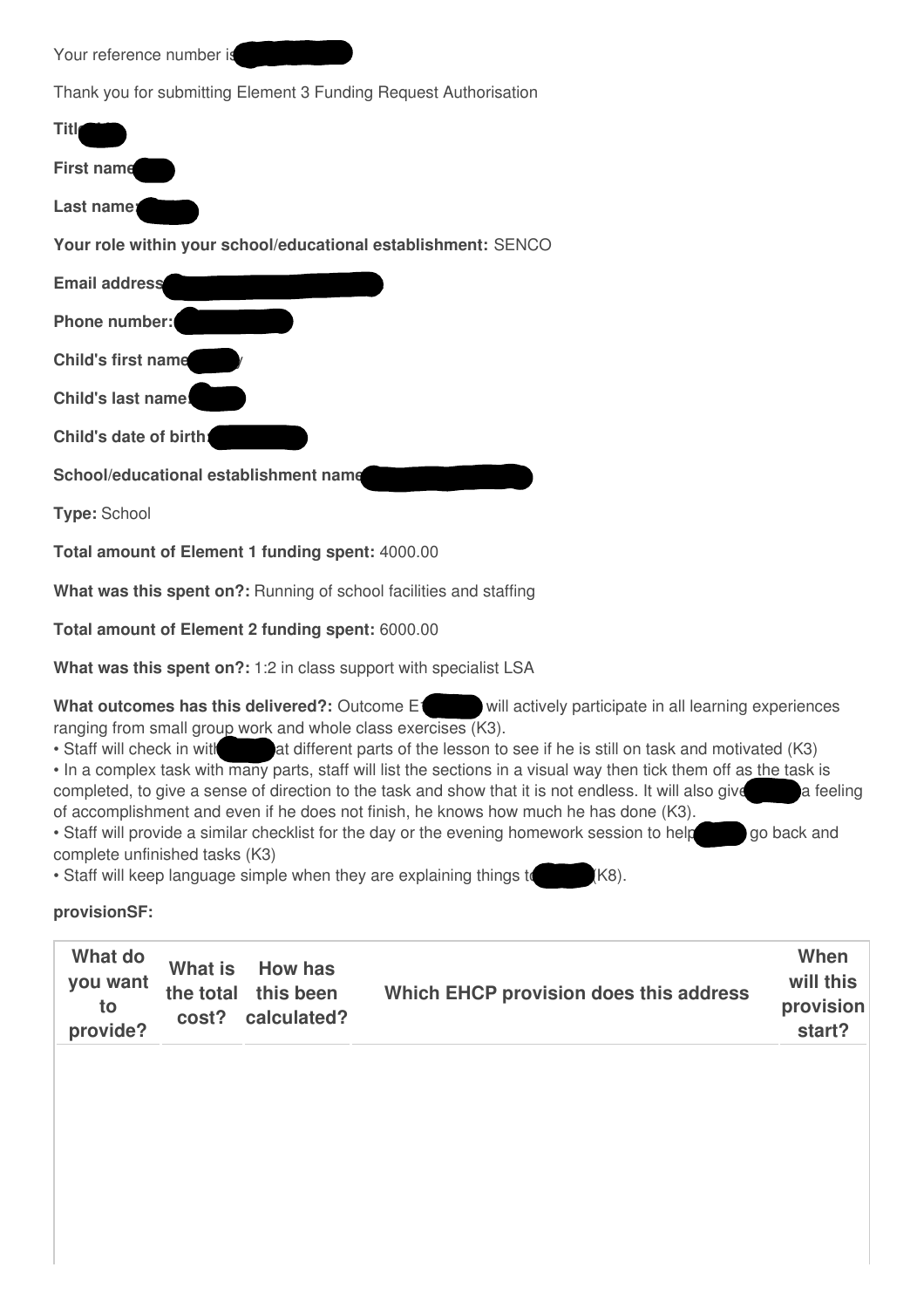| <b>What do</b><br>you want<br>to<br>provide?                         | <b>What is</b><br>the total<br>cost? | <b>How has</b><br>this been<br>calculated?                                                        | Which EHCP provision does this address                                                                                                                                                                                                                                                                                                                                                                                                                                                                                                                                                                                                                                                                                                                                                                                                                 | When<br>will this<br>provision<br>start? |
|----------------------------------------------------------------------|--------------------------------------|---------------------------------------------------------------------------------------------------|--------------------------------------------------------------------------------------------------------------------------------------------------------------------------------------------------------------------------------------------------------------------------------------------------------------------------------------------------------------------------------------------------------------------------------------------------------------------------------------------------------------------------------------------------------------------------------------------------------------------------------------------------------------------------------------------------------------------------------------------------------------------------------------------------------------------------------------------------------|------------------------------------------|
| 1:2 in class<br>support with<br>specialist<br><b>LSA</b>             | £899.00                              | £899 is<br>carried over<br>from<br>Element 2<br>funding<br>30hrs over<br>a fortnight=<br>39 weeks | vill actively participate in all<br>Outcome E1<br>learning experiences ranging from small group<br>work and whole class exercises (K3). • Staff will<br>check in with the valid different parts of the lesson<br>to see if he is still on task and motivated (K3) • In a<br>complex task with many parts, staff will list the<br>sections in a visual way then tick them off as the<br>task is completed, to give a sense of direction to<br>the task and show that it is not endless. It will also<br>give a feeling of accomplishment and even if<br>he does not finish, he knows how much he has<br>done (K3). • Staff will provide a similar checklist for<br>the day or the evening homework session to help<br>go back and complete unfinished tasks (K3)<br>• Staff will keep language simple when they are<br>explaining things to<br>$(K8)$ . | 2021-09-<br>01                           |
| Supported<br>lunch and<br>break with £1494.00<br>time to<br>regulate |                                      | 5x30mins<br>Per day                                                                               | will be able to understand other people's<br>E2:<br>social intentions and use of language in social<br>situations so that he can develop age appropriate<br>meaningful relationships (K3). • A key adult will<br>lead structured activities at break and dinner time,<br>is less likely to get involved in a<br>so that<br>dispute with his peers, or if he does, an adult is on<br>hand to diffuse the situation quickly $(K3) \cdot A$ key<br>adult will become a mentor, that can talk to<br>just before and after dinner and break time, to<br>remind him of the strategies he could use if things<br>become challenging, and to monitor how Bailey is<br>coping at                                                                                                                                                                                | 2021-09-<br>01                           |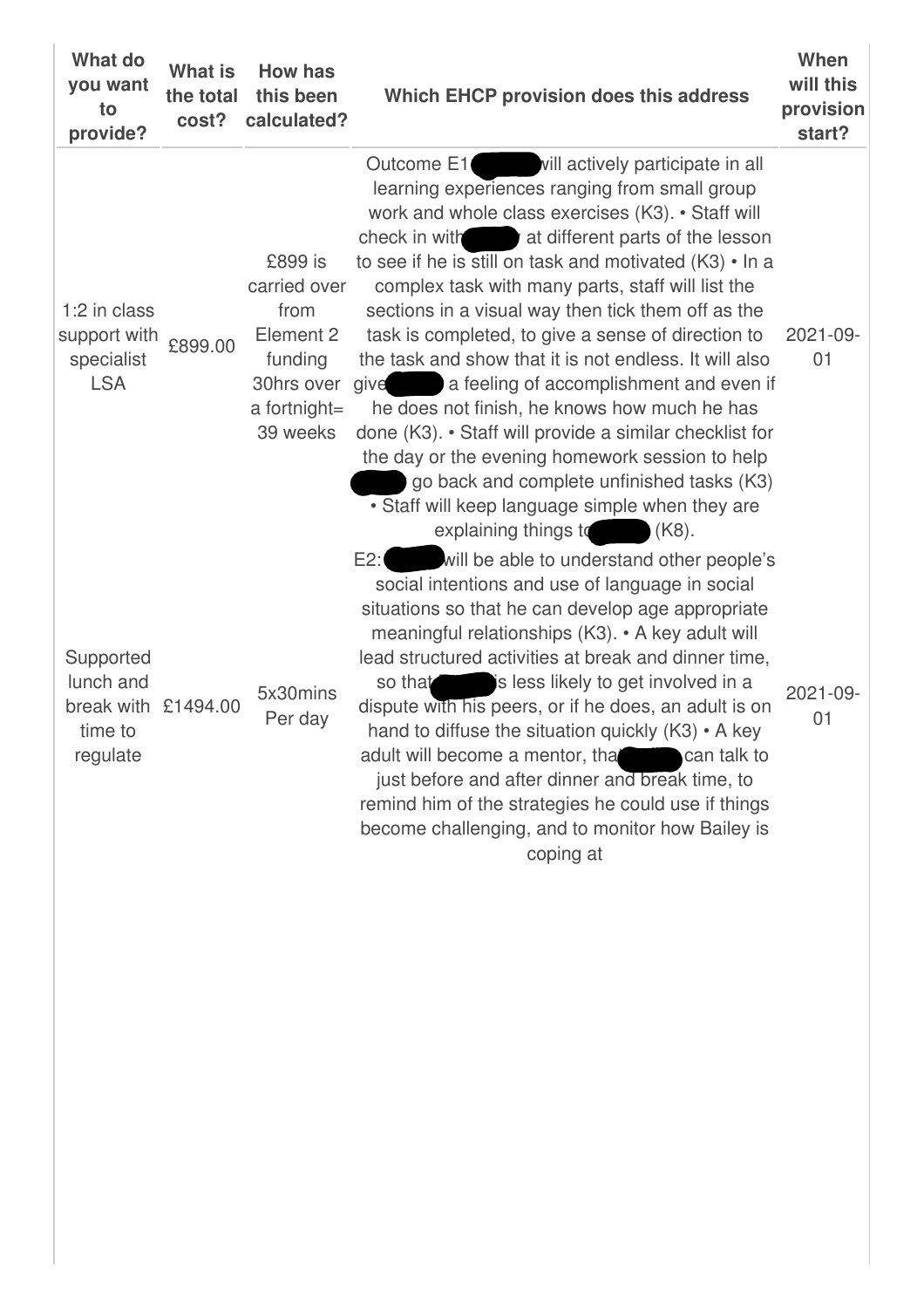| <b>What do</b><br>you want<br>to<br>provide? | <b>What is</b><br>the total<br>cost? | <b>How has</b><br>this been<br>calculated? | Which EHCP provision does this address                                                                                                                                                                                                                                                                                                                                                                                                                                                                                                                                                                                                                                                                                                                                                                                                                                                                                                                                                                                                    | When<br>will this<br>provision<br>start? |
|----------------------------------------------|--------------------------------------|--------------------------------------------|-------------------------------------------------------------------------------------------------------------------------------------------------------------------------------------------------------------------------------------------------------------------------------------------------------------------------------------------------------------------------------------------------------------------------------------------------------------------------------------------------------------------------------------------------------------------------------------------------------------------------------------------------------------------------------------------------------------------------------------------------------------------------------------------------------------------------------------------------------------------------------------------------------------------------------------------------------------------------------------------------------------------------------------------|------------------------------------------|
| Social<br><b>Skills-1:4</b><br>ratio         | £172.00                              | 1x 60mins<br>per week-<br>39 weeks         | E2 <sub>1</sub><br>will be able to understand other people's<br>social intentions and use of language in social<br>situations so that he can develop age appropriate<br>meaningful relationships (K3). • Staff will explicitly<br>teach socially appropriate ways of<br>communicating with others, including the<br>pragmatics of conversation such as turn taking and<br>allowing the other person an opportunity to talk<br>(K3). • Staff will support to access social<br>skills groups and to link up with positive role<br>models to practice social skills. This will be<br>timetabled in throughout his week and will include<br>other pupils with whom could share<br>interests, to promote positive interactions. This will<br>be delivered by a teaching assistant for a minimum<br>of half an hour once a week and will be adapted as<br>needed. The member of staff delivering this will<br>need some training on the key social skills to focus<br>upon and this could be delivered by the<br>Educational Psychologist (K3). | 2021-09-<br>01                           |
| Paired 1:1<br>reading                        | £894.00                              | $1x$ 20 $min a$<br>day                     | E1-12 month Target-<br>will improve his<br>reading age equivalent skills by 12 months (K3).                                                                                                                                                                                                                                                                                                                                                                                                                                                                                                                                                                                                                                                                                                                                                                                                                                                                                                                                               | 2021-09-<br>01                           |
| Read it<br>Write it<br>intervention          | £894.00                              | $1x$ 30 $min$<br>per day                   | will improve his writing<br>E1-12 month Target-<br>skills so that he is working in line with expectations.<br>(K11 • Staff will provide access to phonics and<br>writing support in order to times weekly improve<br>writing. This should be done 2/3 times<br>weekly. (K11)                                                                                                                                                                                                                                                                                                                                                                                                                                                                                                                                                                                                                                                                                                                                                              | 2021-09-<br>01                           |
| Lego<br>Therapy 1:3                          | £238.00                              | $2x$ 40 $min$<br>per week                  | E2:<br>will be able to understand other people's<br>social intentions and use of language in social<br>situations so that he can develop age appropriate<br>meaningful relationships (K3                                                                                                                                                                                                                                                                                                                                                                                                                                                                                                                                                                                                                                                                                                                                                                                                                                                  | 2021-09-<br>01                           |